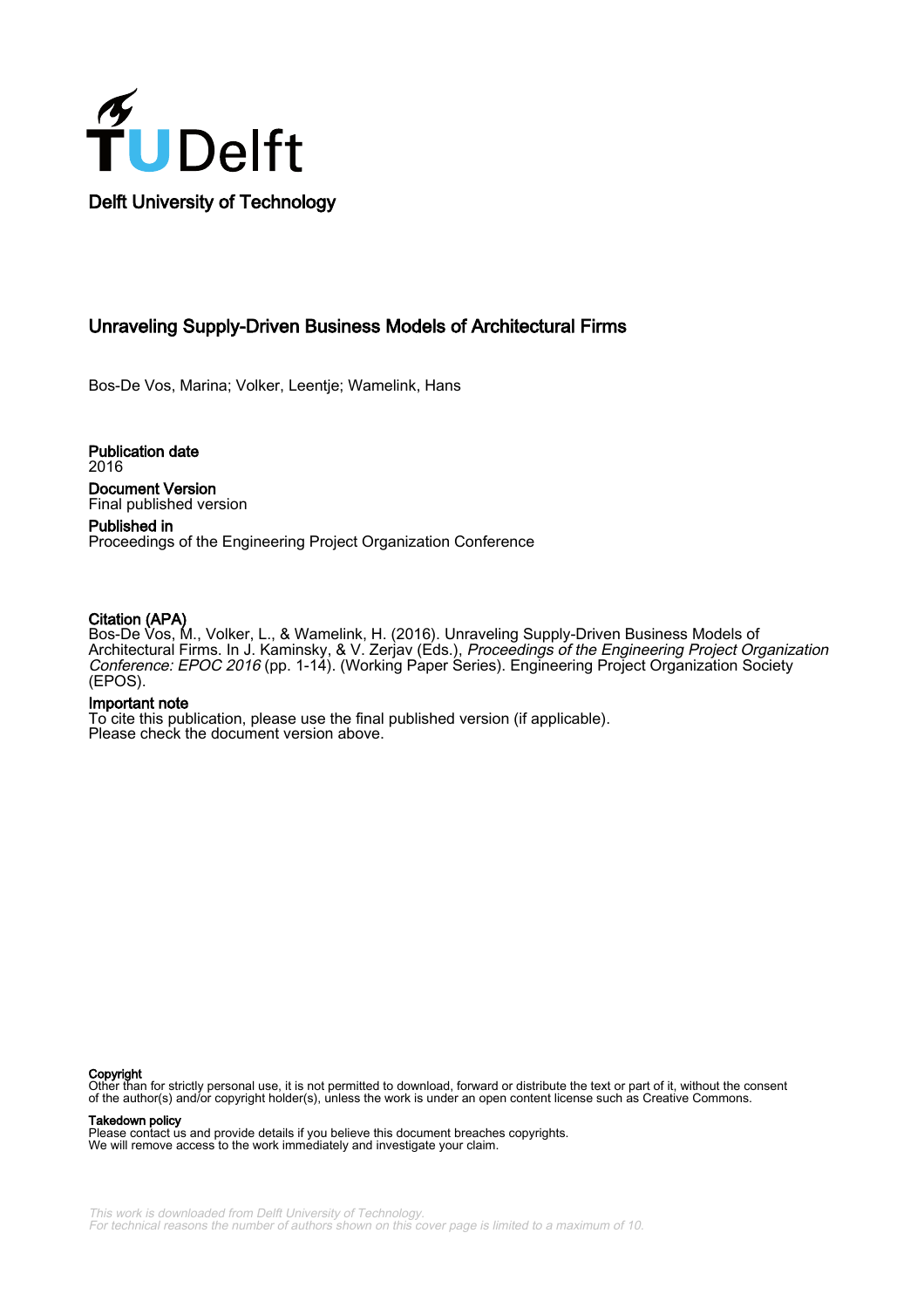

Working Paper Proceedings

**Engineering Project Organization Conference** Cle Elum, Washington, USA June 28-30, 2016

# **Unraveling Supply-Driven Business Models of Architectural Firms**

**Marina Bos-de Vos, Delft University of Technology, the Netherlands Leentje Volker, Delft University of Technology, the Netherlands Hans Wamelink, Delft University of Technology, the Netherlands**

**Proceedings Editors**

**Jessica Kaminsky, University of Washington and Vedran Zerjav, University College London**



© Copyright belongs to the authors. All rights reserved. Please contact authors for citation details.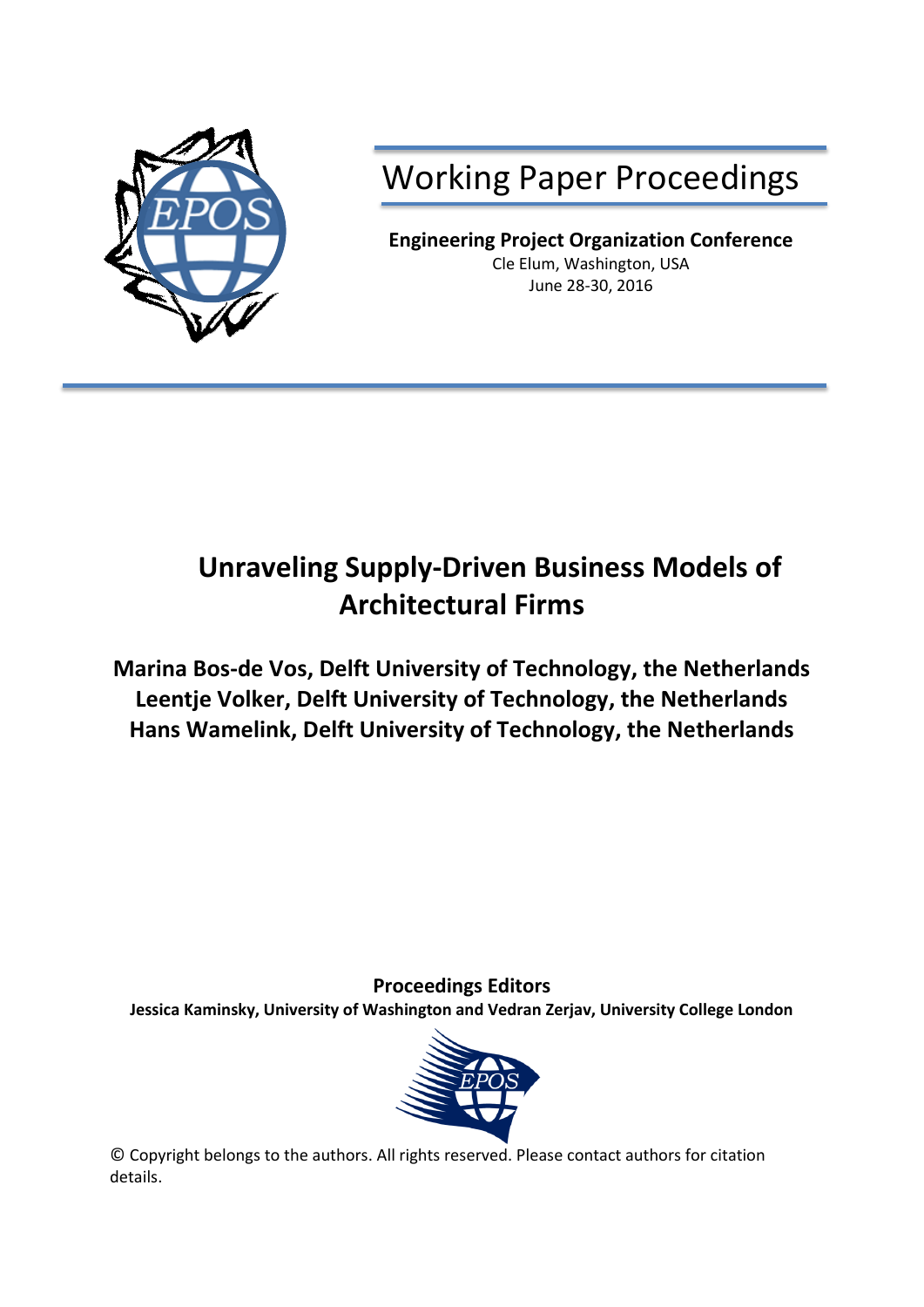# **UNRAVELING SUPPLY-DRIVEN BUSINESS MODELS OF ARCHITECTURAL FIRMS**

Marina Bos-de Vos,<sup>1</sup> Leentje Volker<sup>2</sup> and Hans Wamelink<sup>3</sup>

# **ABSTRACT**

Architectural firms deliver services for various, unique projects that are all characterized by a high level of uncertainty. To successfully propose, create and capture value, they need business models that are able to deal with this variety and uncertainty. So far, little is known about the different business models that are used in architectural service delivery and how they enable or constrain firms to create and capture value in their projects. To continuously compete in a changing and competitive environment, this insight is much needed. In this research, a theoretical framework is developed to study the business of architectural firms. The framework is used to systematically unravel the business models for three types of value proposition that were identified from interview data collected at 22 Dutch architectural firms. The focus is on a supply-driven context. Findings highlight the importance of financial knowledge, capital-intensive partners, support of influential actors and a relationship with the buyer. Resources that are beneficial to the firm's value creation, can sometimes constrain the firm's value capture. The contribution of this research is a profound insight into the pitfalls and opportunities of business models for supply-driven architectural service delivery. It helps architectural firms to develop future business model alternatives and to enhance benefits from the offer of unique, creative value propositions.

**KEYWORDS**: business model, creative professional service firms, value capture, value creation, value proposition.

# **INTRODUCTION**

<u>.</u>

Architects are generalists who combine material from different domains of knowledge with creative powers to produce a design (Wang & Ilhan 2009). Although there are exceptions of highly specialized firms, the majority of architectural firms deliver a broad range of architectural solutions in different sectors and for a variety of clients. Architectural service delivery is strongly characterized by the element of surprise, because the value of the creative service and product is 'self-generated' by the architect, builder, customer and user (Hutter 2011). The potential value of the architectural service is often not clear in the beginning but evolves during the design process, which further adds to the wide range of uncertainty in property development (Reymen et al. 2008). Delivering their creative services for unique projects, architectural firms thus have to deal with great amounts of heterogeneity and uncertainty in their work.

To serve and satisfy their customers and to run a successful business at the same time, architectural firms need business models that are specifically able to deal with the high levels of variety and uncertainty. Their business models have to enable the proposal, creation and appropriation of value while the actual content and process of service delivery are always different and remain unclear until the end. So far, little is known about the different business models that architectural firms employ and how these work out under certain market

<sup>&</sup>lt;sup>1</sup> PhD candidate, Delft University of Technology, Faculty of Architecture and the Built Environment, Department of Management in the Built Environment, Delft, the Netherlands, M.Bos-deVos@tudelft.nl.

<sup>&</sup>lt;sup>2</sup> Assistant professor, Delft University of Technology, Faculty of Architecture and the Built Environment, Department of Management in the Built Environment, Delft, the Netherlands, L.Volker@tudelft.nl.

 $3$  Full professor, Delft University of Technology, Faculty of Architecture and the Built Environment, Department of Management in the Built Environment, Delft, the Netherlands, J.W.F.Wamelink@tudelft.nl.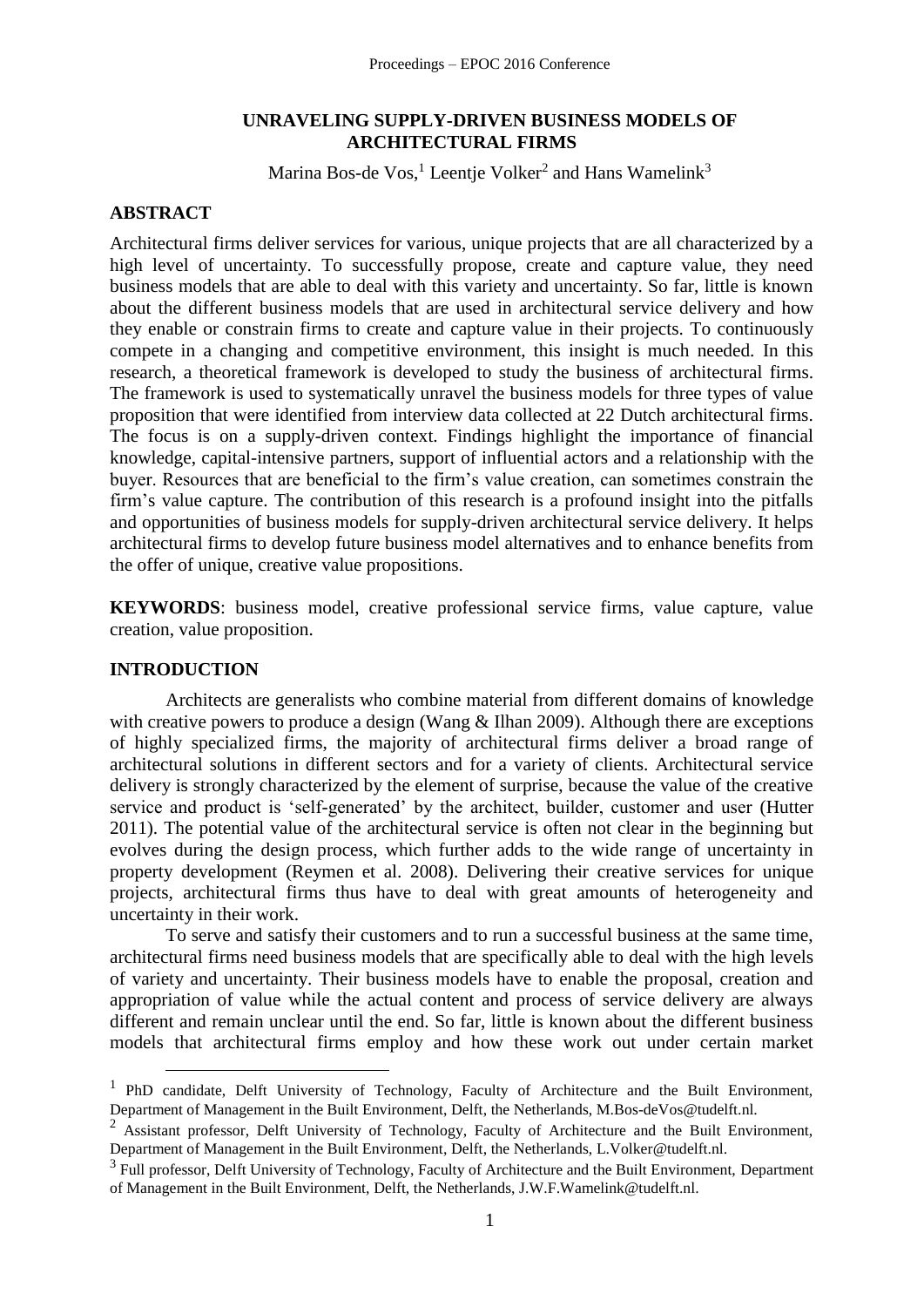conditions or for certain types of value proposition. To successfully respond to ongoing societal and industry-level changes (e.g. Duffy & Rabeneck 2013), architectural firms need to know how they can sustain or renew their competitive advantage (Teece 2010). A better understanding of the common pitfalls and opportunities in their business models is thus crucial.

The business model is a very popular concept to describe and explain how firms create, deliver and capture value (Osterwalder & Pigneur 2010). Although the concept is typically used in the area of non-creative firms and from a firm-level perspective (Zott et al. 2011), it is easily transferable to other contexts and other levels of analysis because of its generic character. Business model theory distinguishes between the value proposition, value creation and value capture of firms (Clauss 2016). The three interrelated constructs provide a powerful analytic outline to study how the business model of architectural firms is configured and how this configuration is influenced by the specific business related challenges that these firms face (Maister 2012, Winch & Schneider 1993a, 1993b). Since architectural firms operate on the basis of projects (Whyte et al. 2008), they employ project-specific business models that correspond with a certain scenario of service delivery instead of with the entire firm (Kujala et al. 2010).

In this study, we aim to develop knowledge of these project-based business models for architectural service delivery. We specifically focus on how supply-driven business models enable or constrain architectural firms to create and capture value. Based on business model theory from the field of management and literature on creative and professional service firms, we present a business model framework for projects of creative professional service firms (henceforth CPSFs). The framework distinguishes between the value proposition, value creation and value capture of a CPSF in a certain project and builds on the resource-based view of the firm (e.g. Hitt et al. 2001). The framework was used to analyze empirical data that were gathered from interviews with representatives of 22 Dutch architectural firms. We derived four types of value proposition from the interviews that are currently used by architectural firms and seen as desirable and promising business propositions for the future: 'project assistance', 'product design', 'product development', and 'business case development'. The 'project assistance', 'product development' and 'business case development' proposition' were used in a supply-driven context. Examples of existing supply-driven business models were systematically unraveled while going back and forth between literature and empirical data. We discuss how resources enable or constrain firm value creation and value capture for different types of value proposition.

Findings point toward the importance of financial knowledge, capital-intensive partners, support of influential actors and a relationship with the buyer to enable value creation by architectural firms in a supply-driven context. Based on the type of value proposition that was chosen, resources were either beneficial or disadvantageous to the firm's value capture. We contribute to construction management and project organization literature by developing a business model framework for CPSFs and by providing insight into the constraints and possibilities of business models in a supply-driven context. This insight may help architects to develop supply-driven business models that are both satisfactory and profitable to the architectural firm. Moreover, our research produces knowledge on the business of project-based CPSFs. This is of significant scientific and practical relevance considering the growing importance of creative services and project-based organizing within society (Hutter 2011).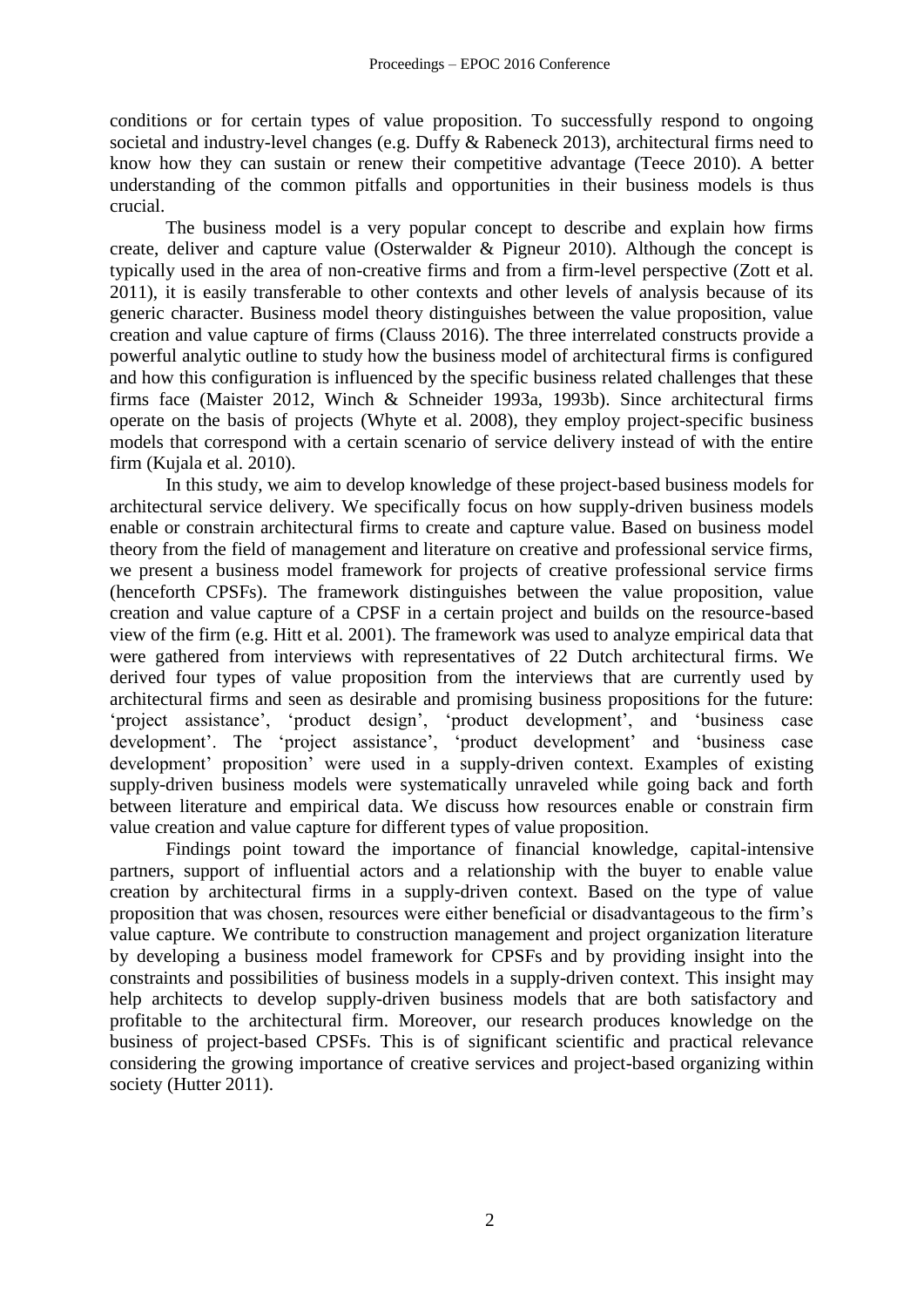#### **THEORETICAL BACKGROUND**

#### **Business models**

Over the last decennia, business models have become an important area of interest in different research fields and the potential of the business model concept for both the academic world and industry has been widely acknowledged (Clauss 2016). Strategy researchers, for example, use the business model as a new unit of analysis to study how firms create and capture value (Zott et al. 2011). For entrepreneurship research, the business model provides a useful backdrop to assess and adapt core elements of a business (Morris et al. 2005). In practice, unique and new business models allow firms to gain a competitive advantage (Clauss 2016).

Considering the widespread attention, it is not surprising that the theoretical concept of the business model is still surrounded by a considerable amount of confusion. This confusion is visible in and also caused by the different definitions of the business model (Zott et al. 2011). Although scholars define the business model differently, they seem to agree that value is at its core. Shafer et al. (2005, p. 202), for example, define a business model as "a representation of a firm's underlying core logic and strategic choices for creating and capturing value within a value network". Zott and Amit (2010, p. 216) conceptualize the business model as "a system of interdependent activities that transcends the focal firm and spans its boundaries". They too refer to value, as "the activity system enables the firm, in concert with its partners, to create value and also to appropriate a share of that value" (ibid.). Osterwalder and Pigneur (2010, p. 14) helpfully include the pivotal role of value in their definition: "A business model describes the rationale of how an organization creates, delivers, and captures value".

Many scholars conceptualize the business model as a configuration of different subconstructs (Clauss 2016), which are, for example, referred to as building blocks (Osterwalder & Pigneur 2010), components (Shafer et al. 2005), elements (Teece 2010) or dimensions (Baden-Fuller & Mangematin 2013). From his literature review, Clauss (2016) recognizes three main dimensions that explain a firm's business model, namely value proposition, value creation and value capture. The value proposition is aimed at solving customer problems and satisfying customer needs (Osterwalder & Pigneur 2010). This dimension thus contains the solutions for customers and how they are offered (Clauss 2016). Value creation involves how and by what means firms create value along the value chain (ibid.). It includes any activity that provides benefits that the customer is willing to pay for (Lepak et al. 2007). Finally, value capture explains how value propositions are converted into revenues (Clauss 2016). Value capture revolves around the firm's revenue model and cost structure. A revenue model that is able to outweigh the firm's costs is key to organizational sustainability (Bowman & Ambrosini 2000).

Building on the three main dimensions of the business model as identified by Clauss (2016) and expanding on the definition given by Osterwalder and Pigneur (2010), we define the business model as the rationale of how an organization proposes, creates, and captures value. Out of the array of aspects that play a role in a firm's business model (see for example the overview of literature by Zott et al. (2011) and Clauss (2016)), firm resources seem particularly important. According to the 'resource-based view' in strategic management literature, resources represent a firm's primary source of competitive advantage and thus define its ability to create and capture value. Resources are the tangible or intangible assets that are tied semi-permanently to a firm (Wernerfelt 1984), such as physical capital (e.g. equipment, technology etc.), human capital (e.g. managers, workers etc.) or organizational capital (e.g. controlling and coordinating systems, informal relations etc.) (Barney 1991). Capabilities are firm-specific, organizationally embedded resources, or 'intermediate goods'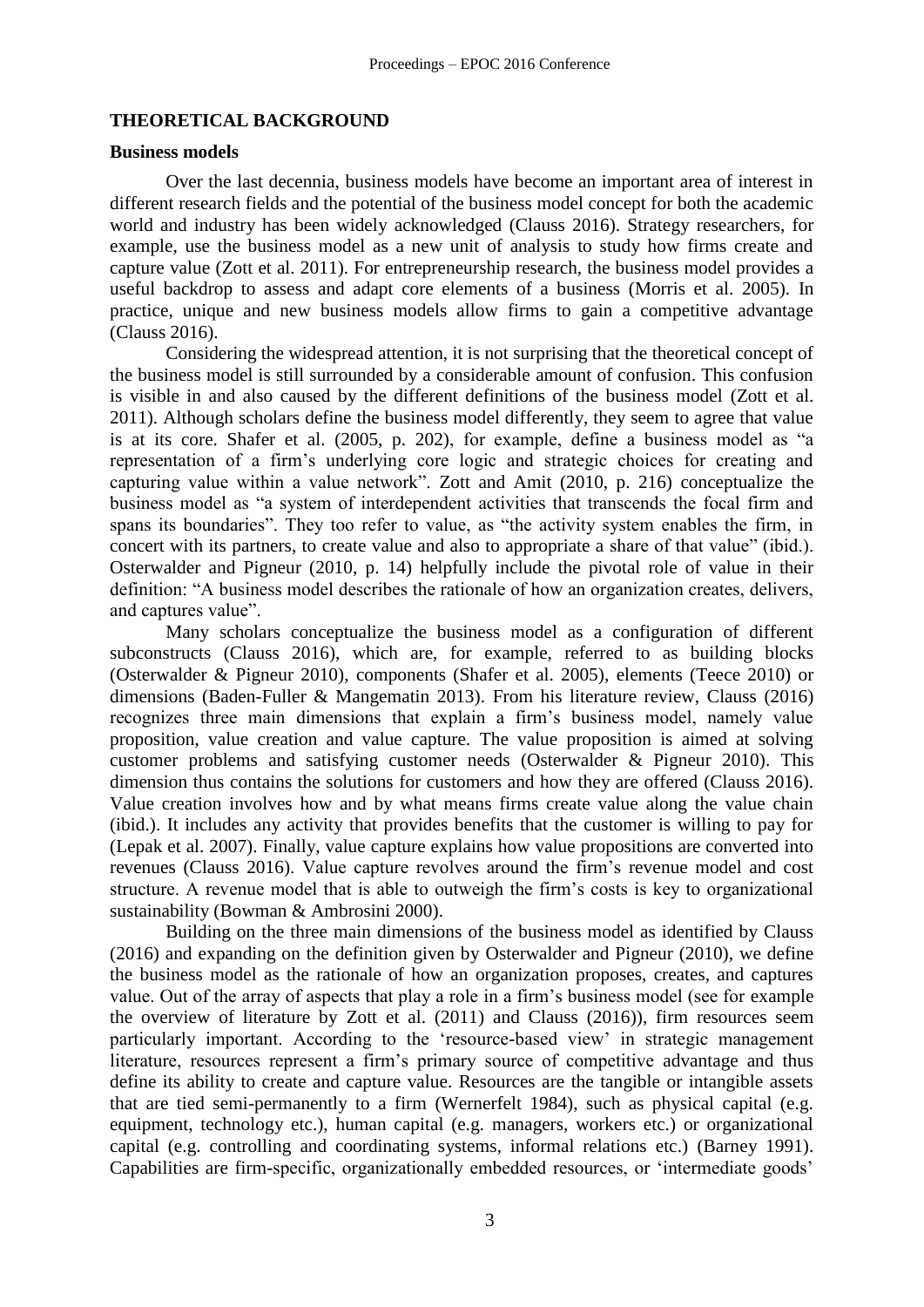that are built by a firm to handle its combined resources in order to achieve a desired goal (Amit & Schoemaker 1993, Makadok 2001). Strategic management scholars who follow the 'dynamic capabilities view' consider this specific type of resource crucial to successful value creation and value capture over time as capabilities enable the firm to adapt to its environment (Achtenhagen et al. 2013).

#### **Business models for CPSFs**

So far, the business model concept has been mainly used to gain knowledge on how manufacturing firms (e.g. Höök et al. 2015), traditional business firms or entrepreneurial firms (e.g. Zott & Amit 2007)) do business. Although the knowledge-intensive industry and creative industry have both been identified as rapidly expanding industries with large potential for economic growth (Hutter 2011), the businesses of firms operating in these industries has been significantly underexplored. The distinctive characteristics of these types of firms, such as the ability to manage creativity (Andriopoulos 2003), are becoming increasingly relevant to other firms (Von Nordenflycht 2010). Hence, a better understanding of the value proposition, value creation and value capture of CPSFs is of great value to entrepreneurs and to scholars involved in organizational research.

Professional service firms (PSFs) are a specific category of knowledge-intensive firms that are hired by their clients for their expertise and skills to work on unique problems (Greenwood et al. 2005, Løwendahl 2005, Von Nordenflycht 2010). CPSFs are recognized as a subset of PSFs by multiple scholars. Canavan et al. (2013) ground the distinction from other PSFs in the different strategies for growth and different human resource needs of creative PSFs. Whereas PSFs are oriented towards the delivery of specialized services to their customer, creative PSFs may deliver both services and a product. As CPSFs face both commercial and professional goals (Maister 2012), their value proposition, value creation and value capture extends beyond the traditional business interaction of perceived customer value and fee (Bowman & Ambrosini 2000). It also involves professional value (Bos-de Vos et al. 2016), such as reputation (Greenwood et al. 2005), knowledge development (Løwendahl et al. 2001) or work pleasure.

The work of CPSFs is often organized in projects because of the complexity and high level of customization that are involved (DeFillippi et al. 2007). The interaction with other stakeholders in project based constellations (Jones et al. 1998) helps firms to deal with the heterogeneity and uncertainty of their projects. Business model research of project businesses has only recently started to develop (e.g. Wikström et al. 2010). Kujala et al. (2010) support the view that a firm can have multiple business models and argue that the business model analysis in project-based firms needs to take place at the project-level rather than at the firmlevel. Following the work of Oliva and Kallenberg (2003), they develop a typology of projectspecific business models that is determined by the customer value proposition and the firm's pricing logic. The value proposition, which is used for the value creation, is divided into product-oriented services and process-oriented services; the pricing logic, which is used for value capture, is based on transaction-based services and relationship-based services (Kujala et al. 2010).

In this study, we expand on existing business model literature and develop a framework to understand the business models of CPSFs. The framework is related to a project instead of to an entire firm (Kujala et al. 2010) and is useful to study the relationship between the firm's value proposition, its value creation and its value capture in the respective project. The value proposition refers to what the firm offers the customer in anticipation of the customer's needs or desires. We distinguish between process services and product services. Value creation refers to how the CPSF creates value for the customer (and possibly also other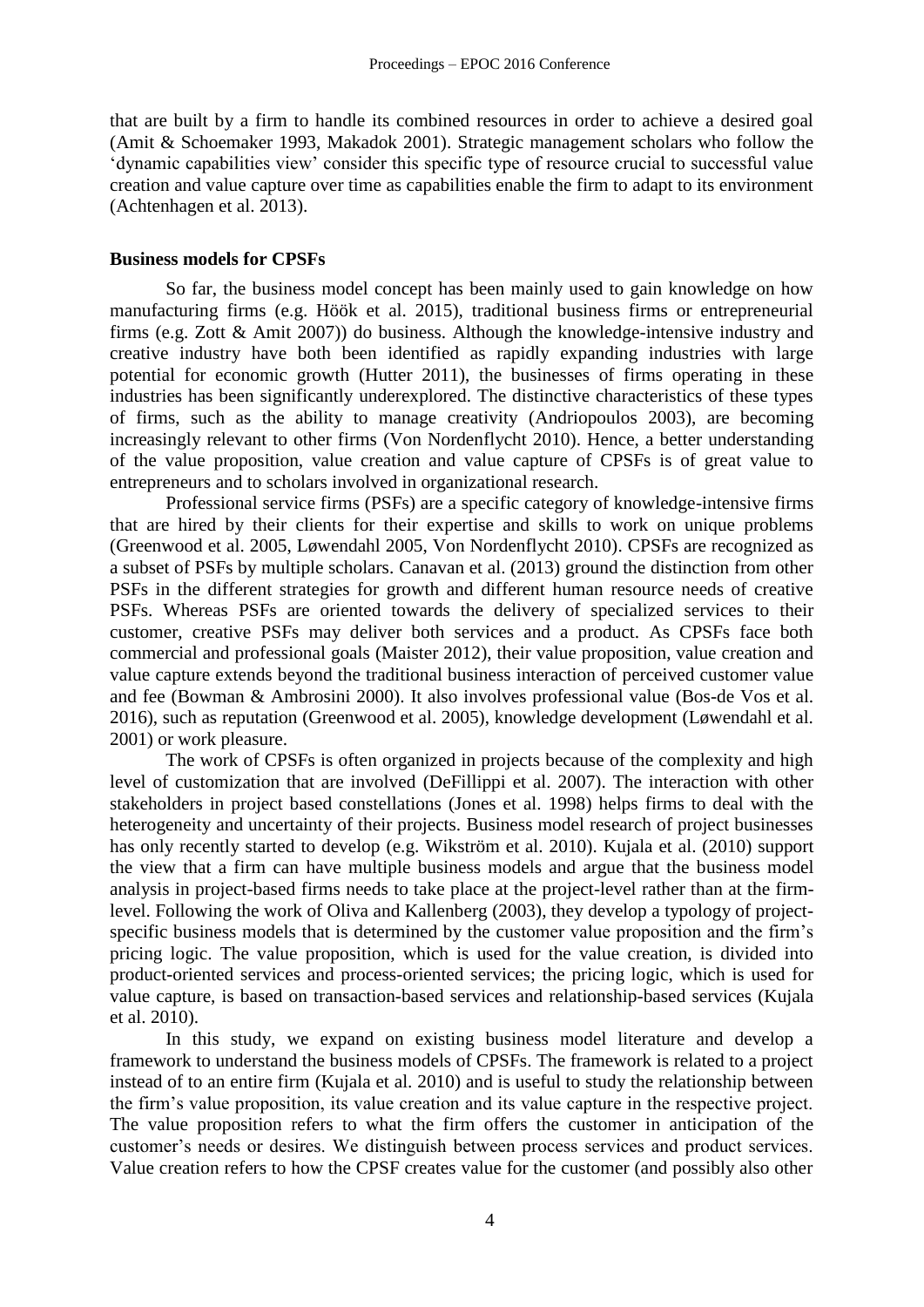stakeholders) based on the services that are proposed. We include the firm's resources as an important mean for value creation. Resources influence the amount of value that the firm is actually able to capture. Based on earlier research (Bos-de Vos et al. 2016), our framework expands on the classic, money-based definition of value capture that is used in management literature (e.g. Bowman & Ambrosini 2000) and includes professional value as a second dimension of value that can be appropriated by CPSFs. Professional value includes all the non-monetary elements that are important for the firm's existence and survival, such as reputation, knowledge development or work pleasure (Bos-de Vos et al. 2016). Monetary value is the part of the firm's value capture that is referred to in management literature and that is of substance to all types of for-profit firms. It includes firm revenues and profits (Bowman & Ambrosini 2000).



*Figure 1: business model framework for CPSF project*

# **RESEARCH APPROACH AND METHODS**

We used a qualitative research approach to expand on the information available in literature and to develop a profound understanding of existing business models in architectural service delivery (Miles & Huberman 1994). Different data types were collected to limit common method bias (Podsakoff et al. 2003). Our primary data source consists of 28 face-to-face interviews with representatives of 22 architectural firms. We chose to conduct the interviews on the basis of a semi-structured interview protocol. In this way, we were able to address different topics from literature while leaving room for the respondents to come up with additional themes. The secondary data sources include information from the firms' webpages; organizational schemes and project-related information provided by the respondents; and information gathered from the business press. These materials were used to reinforce or question the findings of the interviews.

#### **Sample selection**

Our research was based in the Netherlands. In the Netherlands, architectural services are delivered by architectural firms, self-employed architects, and special divisions of governmental institutions (e.g. municipalities) or for-profit organizations (e.g. engineering firms, contractors). As the purpose of our research is to develop knowledge about the business models of CPSFs, we restricted our interview sample to architectural firms.

The aim for the interview sample was to cover the wide range of architectural services that are provided by Dutch architectural firms. We searched for firms with different age, size and technology policies (Mintzberg 1979). The 22 firms that we selected were, at the time of the interview, between 1 and 87 years old, consisted of between 3 and 120 people (Vogels 2015), and used either 2D drawing or 3D modelling technologies. The firms had a design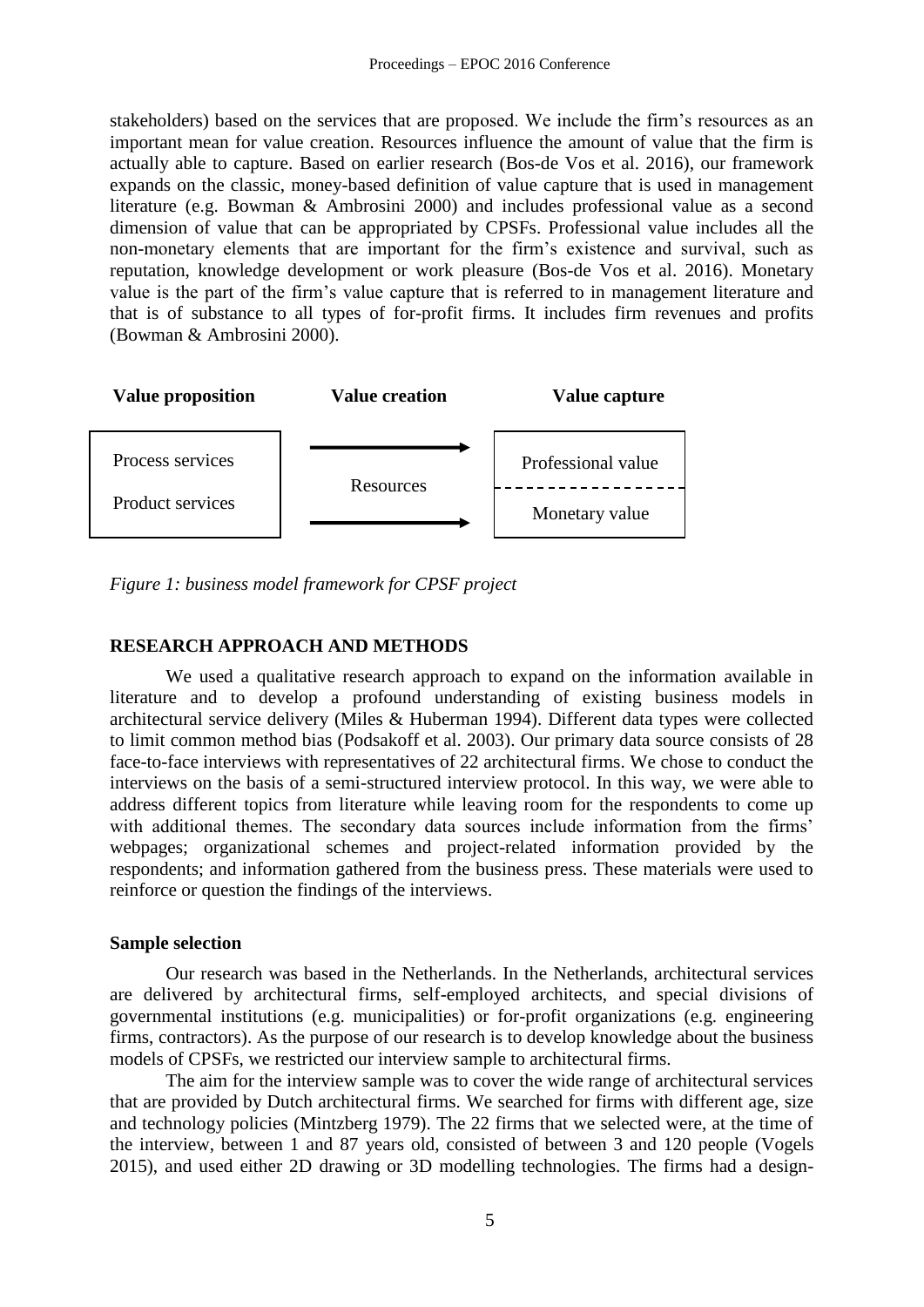oriented or service-oriented strategy (Coxe et al. 2005) and were located in different geographic areas of the Netherlands. We contacted the firms by telephone to explain the purpose of our research, the topics of the interview, and the interview procedure. We also asked for the person who was able to represent the firm. Five firms were represented by two persons as the input of both persons was necessary to cover the interview topics. An overview of the relevant information, including our guarantee of complete confidentiality and anonymity, was send to the firm representatives by email. Two firms declined the invitation to participate due to time constraints. These firms were replaced by similar alternatives.

#### **Data collection**

From January 2014 until January 2015, we conducted 28 face-to-face interviews with the representatives of the firms. The respondents knew all about their firm's way of doing business. Interestedly enough, none of the firms possessed any documentation regarding their firm's business model or the business model that they used for their projects. Out of the 22 firms, 16 firms were represented by one or two of the owners, 3 firms by an owner and an employee, and 3 firms by one or two employees. The majority of the owners were architects; two were engineers and one was an urban planner. The employees included three architects, two engineers, a BIM manager and a business developer who had a background in architecture.

The semi-structured interview protocol included questions to address the architectural firm's business model based on the theoretical constructs 'value proposition', 'value creation' and 'value capture'. Regarding value proposition, some of the questions that we asked included "Which services or products is your firm offering to potential clients?", "Why does your firm specifically chooses to offer these services or products?", and "Do you expect your firm's value propositions to change in the near future, and why?". To gather as much information about value propositions as possible, we did not connect our questions to projects. However, we did ask the respondents to support their answers with project-related examples. Our questions regarding value creation and value capture were all related to specific projects of the firms. Regarding value creation, we asked respondents questions like "Which competences, resources or partnerships did your firm need to create value for the client in this project and why?", "How did these competences, resources or partnerships influence the value that was created in the project?", and "Which competences, resources or partnerships was your firm missing to create value in the project and why?" The questions that we asked regarding value capture included "How did the project generate income for your firm?", "Did your firm make profit on the project and why (not)", but also "How did the project influence your firm's reputation?", and "Were you happy with the way the project turned out and why (not)?" We primarily used open-ended questions and asked the respondents to provide concrete examples of the difficulties or opportunities that they experienced in their firm's value creation and value capture.

Each interview lasted between one and two hours. During the interview, we made handwritten notes to follow up on interesting topics and to ensure that information was gathered around the constructs 'value proposition', 'value creation' and 'value capture'. All the interviews were audio taped and transcribed verbatim. This resulted in 821 pages of interview data. The transcripts were checked by the respondents and the comments, which were only related to personal names, were implemented.

#### **Data analysis**

We systematically analyzed the interview data with the help of our framework, which we further developed while going back and forth between literature and empirical data.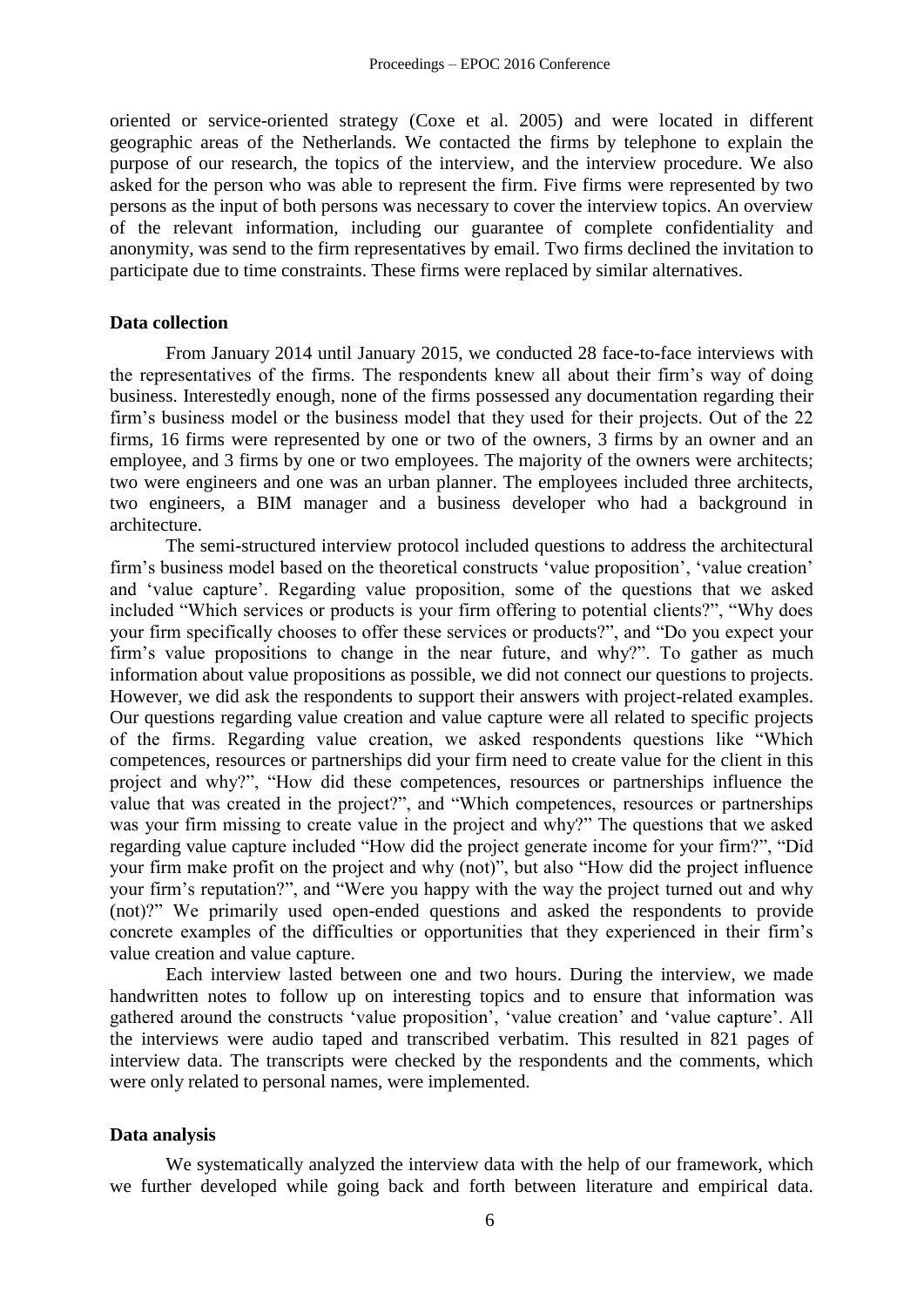Software program MAXQDA was used as a supporting tool for our analysis. Our data analysis procedure consisted of four steps. In a first step, we derived value propositions from the data. The value propositions that were seen as currently satisfactory or promising propositions for the future were divided into overarching categories, which we refer to as 'value proposition types'. In a second analytical step, we looked into the value creation of the different projects that were mentioned. More specifically, we searched for the resources that were critical for successful value creation or were mentioned because they constrained value creation in the project. In the third step, we focused on the architectural firm's value capture within the different projects. We identified the resources that enabled or constrained value capture and looked for explanations. Finally, we searched for similarities and differences across the projects to build theory. In this fourth step, we identified common opportunities and pitfalls for each of the value proposition types in a demand- and supply-driven context, which we supported with examples from multiple cases. The examples are comparable on a general level and contribute to the knowledge development around a certain business model for architectural service delivery. In this paper, we include the business models that were used in a supply-driven context. A discussion of demand-driven business models will be the focus of a next paper.

# **FINDINGS**

The interview data reveal that architectural firms saw current and future potential in four types of value proposition, namely 'project assistance', 'product design', 'product development', and 'business case development'. Project assistance includes a broad range of process-related services that are delivered to facilitate the start or further development of an urban area or real estate development. Product design refers to a variety of product-oriented services that are delivered to come up with a design of a product, such as an urban plan, building, or interior. Product development goes further and also includes the process-oriented services that are needed to realize the designed product. Finally, business case development consists of the services that are necessary to design and realize a marketable product, which has its own revenue stream. Based on the projects that were mentioned by our respondents, we found that the 'project assistance', 'product development' and 'business case development' type of value proposition were used in a supply-driven context.

# **Supply-driven value propositions**

Two of the 22 architectural firms used a 'project assistance' value proposition in a supply-driven context. One firm looked for suitable locations, tried to connect potential partners and tried to gain funding for the development of private clinics in Germany. The other firm offered very comprehensive project management services to potential clients, because many client organizations do not have the knowledge or expertise to manage the development plans that they are facing. Services of the firm included land negotiations and financial plans. The owner of the firm said that his firm's value proposition was much more interesting to a potential client than a similar proposition of a project management agency. First, his firm was able to offer the services for a substantial lower fee (the architectural firm's fee was only five percent of the building costs, whereas a project management firm would ask for ten percent of the total investment). Second, the architectural firm provided the services from a design perspective. In other words, a project feasibility check by the architectural firm would also include the possibilities of the project's programming and design, whereas a project management office would not be able to consider these aspects adequately.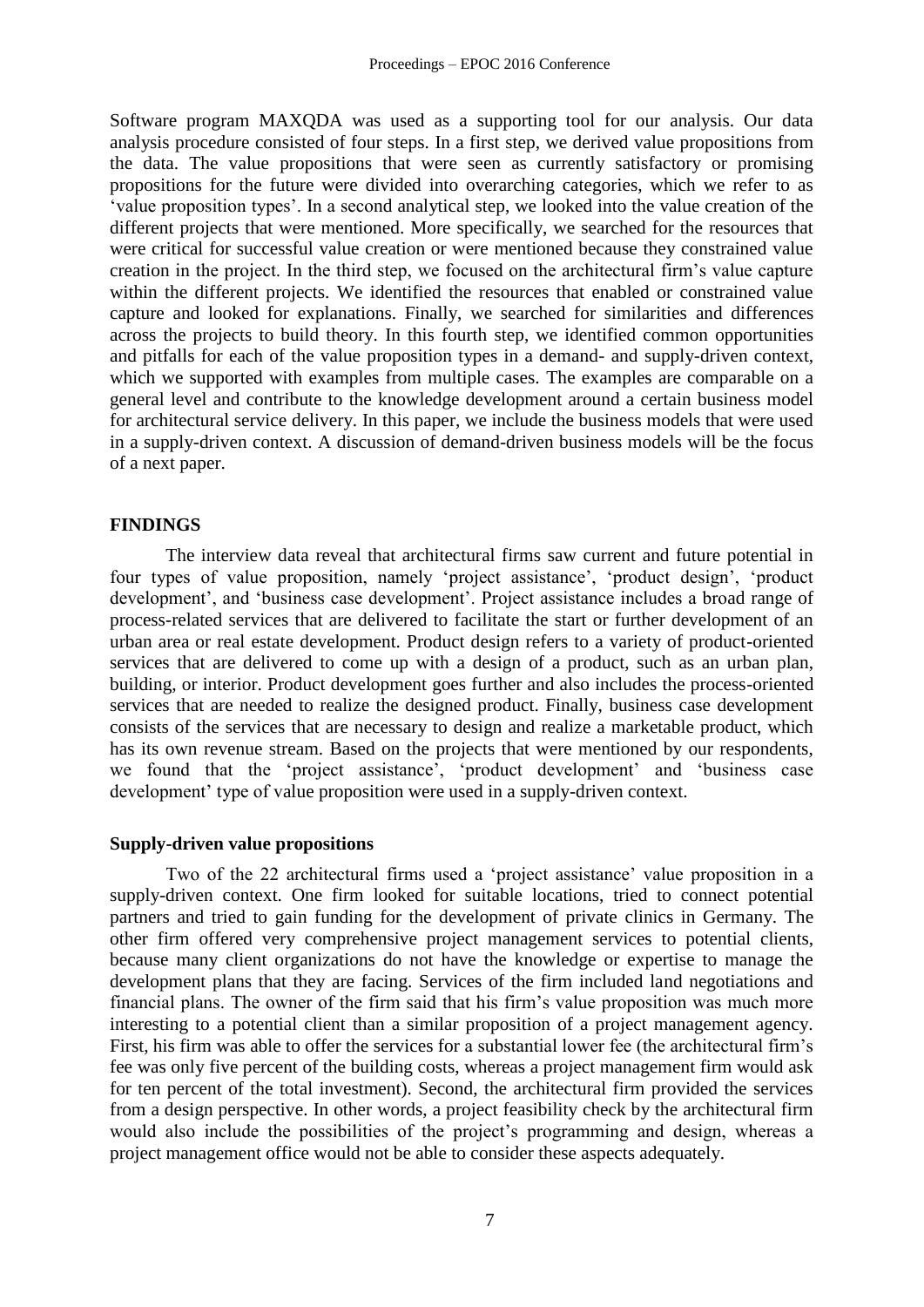The 'product development' value proposition was chosen by four firms. Two firms proposed a new apartment building to potential buyers. Their aim was to sell the design of the building directly to the end-users and to make sure that the firm would have a substantial role in the building's realization. The owner of one of the firms described his firm's value proposition as the design of "affordable but special dwellings" in which the buyer, who is also the end-user, has a direct relationship with the architect. In this way, the firm offered potential buyers the opportunity to become involved in and to influence the design of their own house, something that is only possible to a very limited extent in regular housing projects in the Netherlands. The two other firms offered to design and realize the transformation of existing buildings.

In the interviews of two firms, we found projects in which a 'business case development' type of value proposition was chosen. One of the firms offered potential investors a value proposition that consisted of the profitable and attractive transformation of existing real estate. The aim was to demonstrate how architects are able to add value to society by upgrading parts of the city in unexpected ways. The firm set up a business plan for the transformation of an old office-building that was on the list to be demolished. Their design would both generate societal value and money. Another firm offered energy scans to inhabitants. The scans would result in small renovations that the architectural firm could perform and would decrease the inhabitant's energy bill.

# **Value creation in a supply-driven context**

The interview data reveal that value creation on the basis of a 'project assistance' proposition includes many managerial and calculation activities that all require adequate financial knowledge. To illustrate this, we use an exemplary case in which the architectural firm offered project management services to the board of directors of a school who wanted to expand on their existing real estate. According to the respondent, the firm had to possess 'more knowledge than someone else' to acquire the work. The firm's financial knowledge convinced the client that the people of the firm knew what they were talking about. It thereby empowered the firm to negotiate a substantial involvement in the development of the project without the interference of other actors. The financial knowledge was also necessary to create exactly the kind of value that the client needed. It enabled the firm to come up with the most suitable and less expensive way for development.

In order to create value with a 'product development' type of proposition, architectural firms especially need financial knowledge to study the feasibility of a certain location and product idea. One of the firm owners emphasized the importance of knowledge about property calculations and investment calculations. He either asked employees who were specialized in calculating to expand on their regular work by including earlier stage calculations or attracted partner firms when it got really specific. As the architectural firms in our interview sample did not own any land, property or substantial financial resources, they needed capital-intensive partners to gain access to these resources in order to realize their products. One of the firm owners who wanted to realize a new apartment building used his connections with the local municipality to find vacant and suitable plots for a project. The other firm initiated partnerships with a developer and a developing contractor as these actors had access to financial resources and ownership of land. Both firms were collaborating with other architectural firms to share their knowledge and one of the owners even believed that a constellation of multiple architectural firms could be an opportunity to avoid a capitalintensive partner. The supply-driven activities were initiated 'bottom-up' and did not fit into the standard regulatory frameworks. Thus, the architectural firms were dependent on the support of influential actors for the realization of their projects. Many of our respondents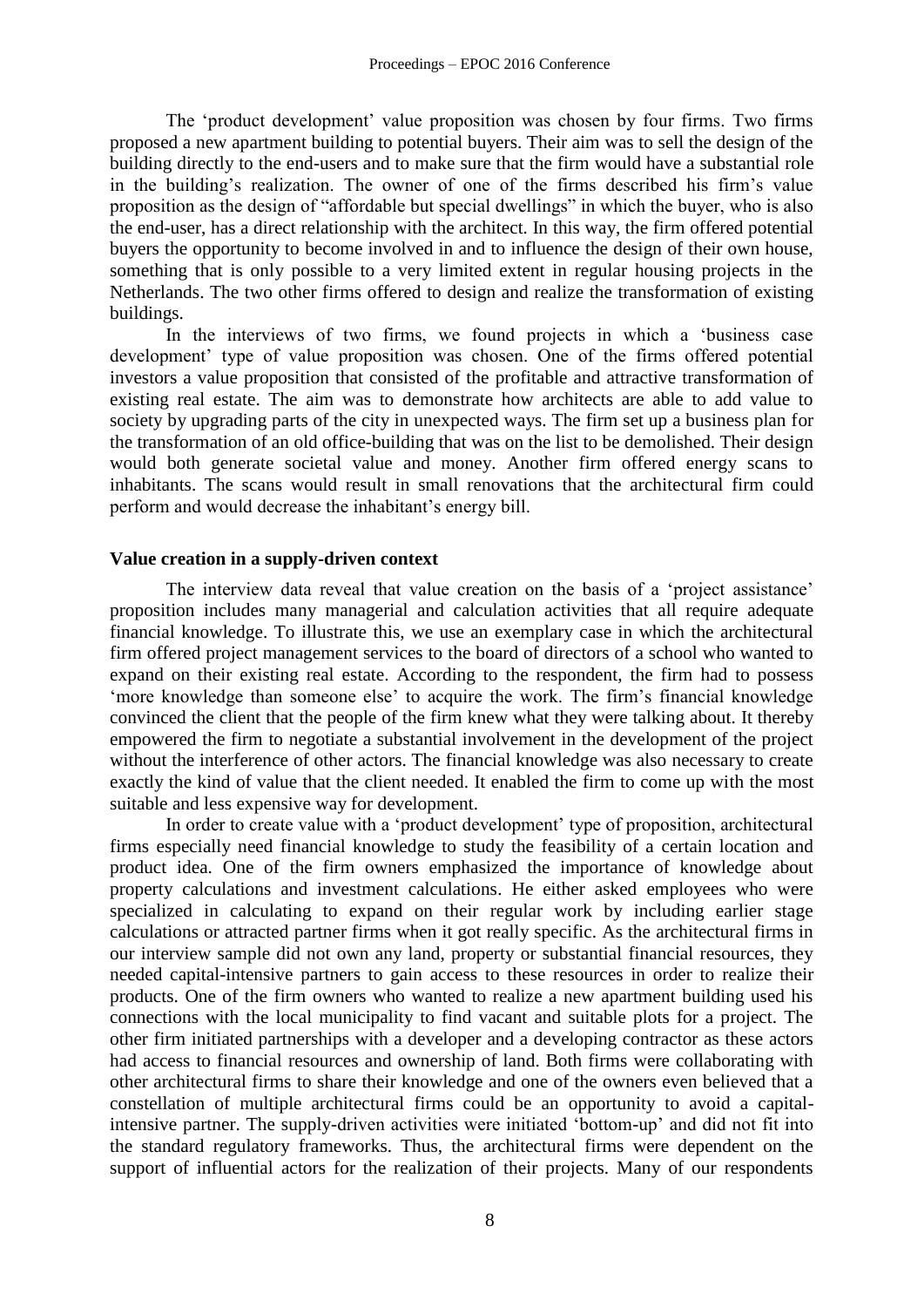mentioned that municipalities had to become more 'guiding' to facilitate supply-driven initiatives of smaller organizations such as architectural firms. They criticized municipalities for being mainly interested in deals with bigger organizations. One of the firms had managed to become a strategic partner of the municipality. This partnership helped the firm to get its projects realized as the municipality's involvement created a large support base for the project.

Both financial knowledge and capital-intensive partners seem very important for the value creation with a 'business case development' proposition. Financial knowledge is crucial to develop a well-thought-through business case that allows a project to generate revenues, as is illustrated by the transformation project. In this project, the architectural firm gained the necessary financial knowledge to come up with a business case by collaborating with a young real estate developer. The business case involved a return of investment after five years by means of rental incomes. The project shows that architectural firms need capital-intensive partners to get access to land/property and capital and realize their projects. The firm contacted the owner of the property and asked whether they could use the property for five years. As a demolition permit had already been granted and the property did no longer represent any book value, the architectural firm was able to convince the owner to collaborate. To acquire the financial resources for the transformation, the firm set up a payment arrangement with several contractors. The contractors paid for the entire redevelopment and received their investment back during the five years.

#### **Value capture in a supply-driven context**

Our interview data show that the monetary value capture for a 'project assistance' type of value proposition is particularly dependent on financial knowledge and a relationship with the buyer. In the exemplary case for the school, the firm used its financial knowledge to come up with a profitable project management fee. The fee was substantially lower than the average fee of a project management firm, but still 1.5 times the amount of the firm's regular fee. The fee was even more profitable than it appeared as it covered a large number of activities that the firm would have to perform anyway. The firm was now hired to calculate the project's building costs, which made regular activities such as checking the building's calculation and responding to questions about it superfluous. In another project where there was no buyer involved, there was also no money available. In this case, the architectural firm delivered the 'project assistance' services for free. The firm owner said that he recognized possibilities for future work in which he wanted to invest. The firm needed a relationship with the buyer to actually capture these work opportunities and turn them into professional value. In the school case, the pleasant architect-buyer relationship that was developed on the basis of the 'project assistance' proposition convinced the client to hire the architect to do the design and engineering work as well. In this way, the relationship with the buyer helped the architectural firm to expand its portfolio and to strengthen its reputation. A relationship with the buyer is thus important for the professional value capture of architectural firms.

The interviews show that monetary value capture from a 'product development' type of proposition is severely hindered by the involvement of capital-intensive partners, while a relationship with the buyer enables the capture of both monetary and professional value. In one of the apartment cases, the developer that provided access to land and capital was unwilling to pay for the lead architect's hourly rate of 150 euros. According to the architect, the developer considered him 'an artist' and the hourly rate was inappropriate. Although the architect stated that the rate was both reasonable and necessary because he had created an entire business plan for the project, he was still struggling to convince the developer at the time of the interview. One of the firm's other cases was facilitated by a developing contractor.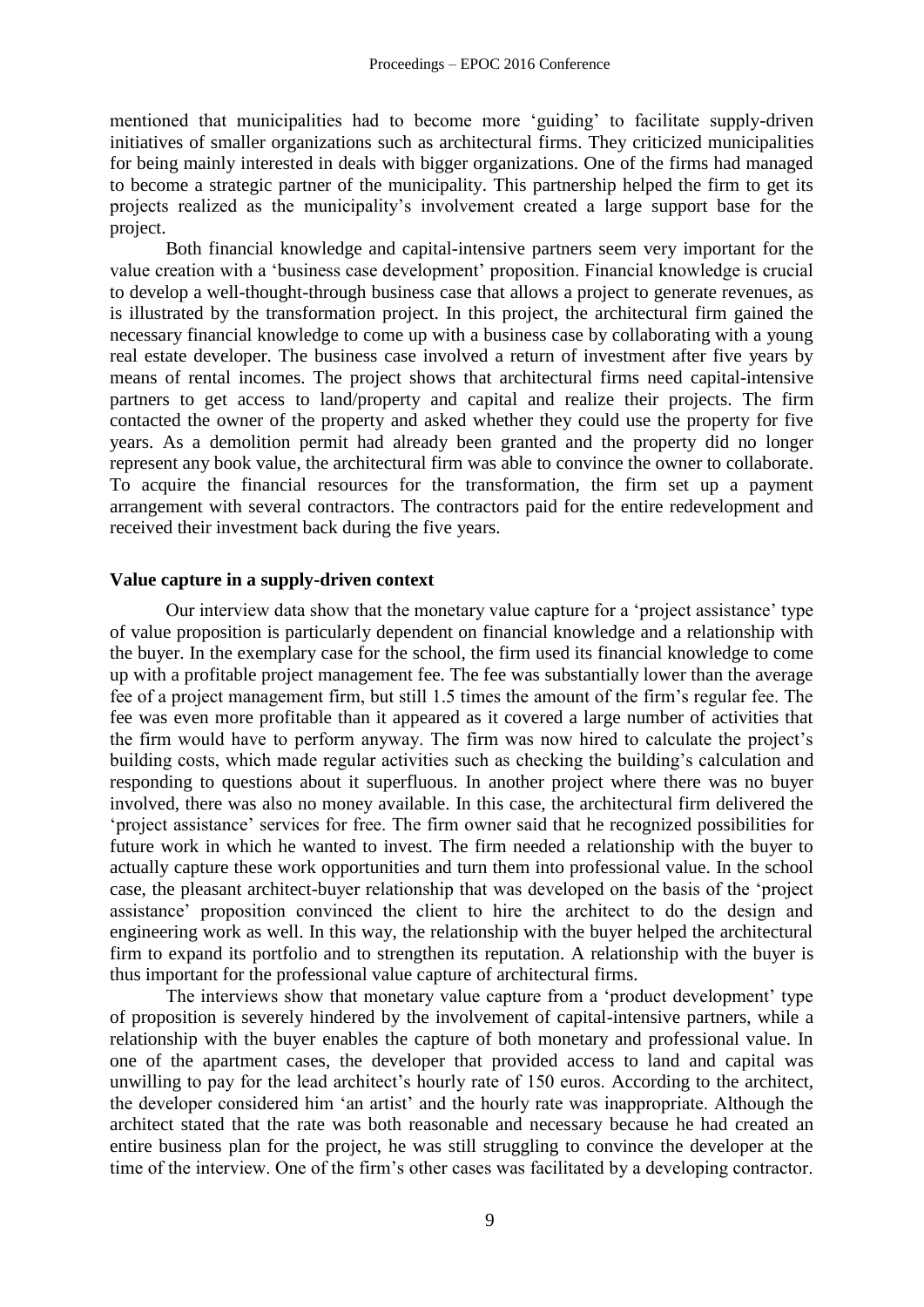The architect was in direct contact with the director of this small family business and explained that it was probably because of this personal relationship and the small size of the firm, that the buyer agreed that the architectural firm should be able to make a decent living out of it. This indicates that a relationship with the buyer can create a support base for value capture, especially when it is a relationship on a personal level and with an influential person inside the organization. Professional value capture from a 'product development' value proposition appeared to be more important and easier to pursue than the monetary value capture. One of the firm owners said that for him it was more about the buyers than about the money: "New people every week, who are all in love with your project. What more do you want? That's just incredibly cool, isn't it?" This statement and similar others provide evidence that a relationship with the buyer contributes to the work pleasure of architects, which can be seen as an important part of professional value capture by architectural firms. Moreover, because the architect was in contact with a lot of interested buyers, the firm gained bargaining power to ask a higher fee from the project's capital provider and thus to enhance its monetary value capture.

In scenarios with a 'business case development' proposition, monetary value capture is enabled by financial knowledge and largely constrained by the involvement of capitalintensive actors. Financial knowledge enables firms to generate income or save costs from the revenue stream that is created in the project. The firm of the transformation case saved on its monthly expenses by renting the property that they developed for only a reimbursement of expenses. Although the project was indeed able to generate money, it turned out less profitable for the architectural firm than anticipated. The project was taken over by another investor as they recognized the money stream that was involved. The interference of this new capital-intensive partner made the architectural firm's monetary value capture very difficult as the firm did not receive any monetary compensation for the idea and extensive service delivery. In the end, the project had been an interesting study for the firm. However, the architectural firm still needed its regular projects to make money. Based on the interviews, we suspect that the difficulty of monetary value capture is complicated even further by the importance of professional value capture. The architect said that, more than anything, they had just wanted to prove the feasibility of their idea. This shows that the firm was especially interested in making a statement and societal impact as an architect. It seems likely that the strong professional drive prevented the firm from making clear business agreements in their initial partnership, which took its toll when an unexpected actor entered the arena. Regarding professional value capture, the interview data show evidence that financial knowledge is influencing the work pleasure of firm members. The firm owner experienced a decreased work pleasure, because she was involved in so many managerial activities. She stated that she absolutely did not want to do a similar project a second time. During the project, she had to be everything at the same time: the developer, the facility manager and the architect. It generated huge amounts of stress and in the end she wondered for who she had been doing it. In the future, she and her partner just wanted to focus on the core of their business: "the design thinking". This shows that a professional drive to be involved in all the activities that are key to the development of a business case is absolutely necessary for firms who offer this type of value proposition.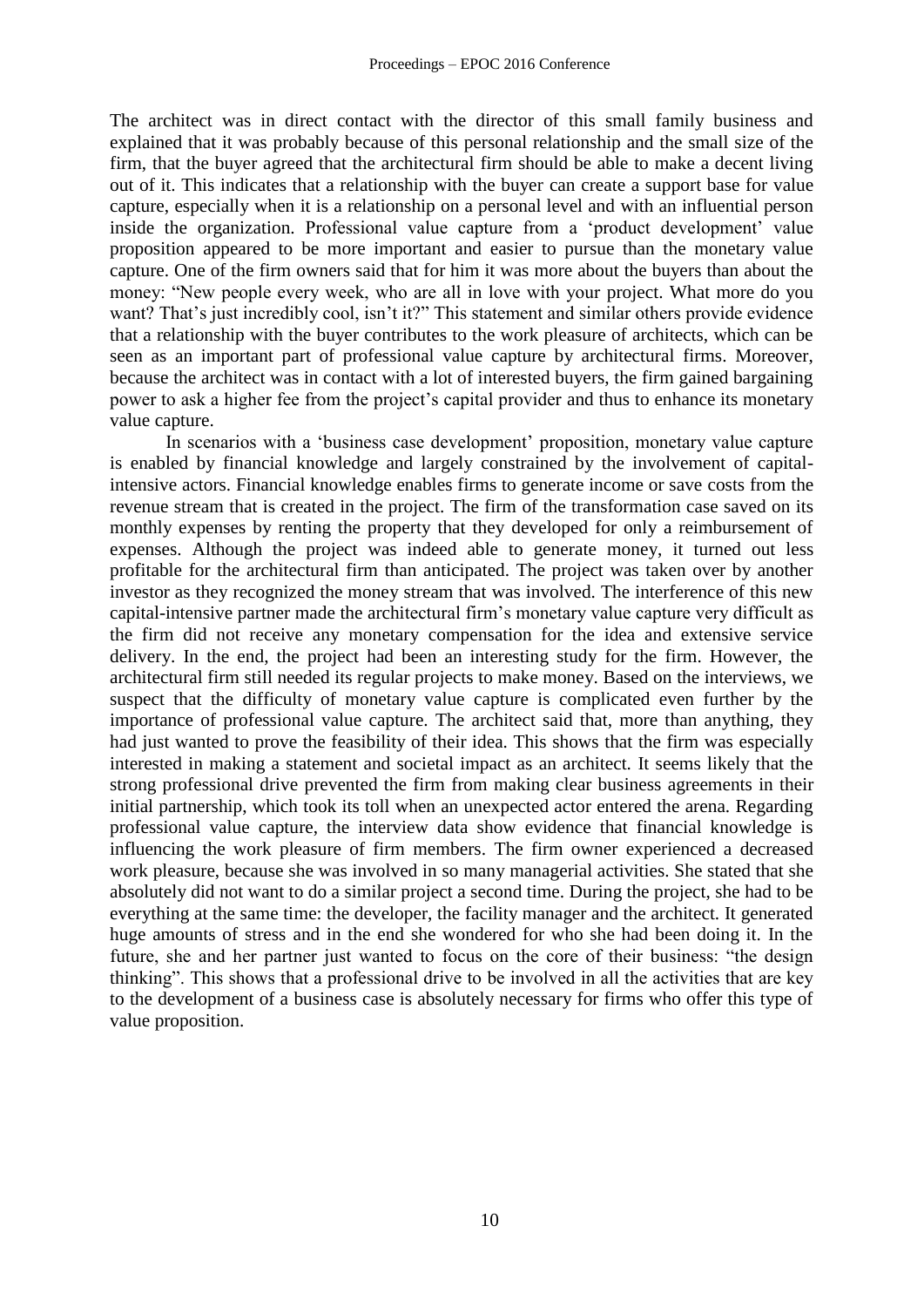| <b>Type of value</b>             | <b>Project</b>                                           | <b>Product</b>                 | <b>Business case</b>                                |
|----------------------------------|----------------------------------------------------------|--------------------------------|-----------------------------------------------------|
| proposition                      | assistance                                               | development                    | development                                         |
|                                  |                                                          |                                |                                                     |
| <b>Value creation</b>            | <b>Financial knowledge</b>                               | <b>Financial knowledge</b>     | <b>Financial knowledge</b>                          |
|                                  | Provides ability to acquire                              | Enables firm to study          | Provides ability to generate a                      |
|                                  | project and to create the<br>right kind of value for the | product's feasibility          | revenue stream within a<br>project                  |
|                                  | buyer                                                    | Capital-intensive partner      |                                                     |
|                                  |                                                          | Provides access to             | Capital-intensive partner                           |
|                                  |                                                          | land/property and capital to   | Provides access to                                  |
|                                  |                                                          | realize the project            | land/property and capital to<br>realize the project |
|                                  |                                                          | <b>Support of influential</b>  |                                                     |
|                                  |                                                          | <i>actors</i>                  |                                                     |
|                                  |                                                          | Facilitates the (timely)       |                                                     |
|                                  |                                                          | realization of a project       |                                                     |
| <b>Monetary value</b><br>capture | <b>Financial knowledge</b>                               | <b>Relationship with buyer</b> | <b>Financial knowledge</b>                          |
|                                  | Enables firm to ask a                                    | Provides support base or       | Provides opportunity to                             |
|                                  | profitable fee                                           | bargaining power for fee       | include firm revenues or                            |
|                                  |                                                          | negotiation with involved      | savings in the project's                            |
|                                  | <b>Relationship with buyer</b>                           | partners                       | revenue model                                       |
|                                  | A buyer with money is                                    |                                |                                                     |
|                                  | necessary to cover the                                   | Capital-intensive partner      | Capital-intensive partner                           |
|                                  | firm's expenses                                          | Hinders capture of money       | Hinders capture of money as                         |
|                                  |                                                          | as firm is not seen as a       | firm is not seen as a party of                      |
|                                  |                                                          | party of interest              | interest                                            |
| <b>Professional value</b>        | Relationship with buyer                                  | <b>Relationship with buyer</b> | <b>Financial knowledge</b>                          |
| capture                          | Assisting a buyer helps to                               | Excited buyer increases the    | Managerial and financial                            |
|                                  | generate work and to                                     | work pleasure of the           | activities reduce the work                          |
|                                  | expand firm portfolio and                                | architect                      | pleasure of design-oriented                         |
|                                  | reputation                                               |                                | architects                                          |
|                                  |                                                          |                                |                                                     |
|                                  |                                                          |                                |                                                     |

*Table 1: Pitfalls and opportunities of supply-driven business models* 

#### **CONCLUDING DISCUSSION**

This paper contributes to the theory development of business models in the projectbased, creative service industry and the architectural field in particular. It specifically adds to construction management and project organization literature by highlighting the pitfalls and opportunities of supply-driven business models for architectural firms. We show how resources that are crucial for value creation can also complicate the monetary or professional value capture of the architectural firm.

Based on theory, we proposed a business model framework for project-based CPSFs. The framework distinguishes between the value proposition (process services and product services), value creation, and value capture (professional value and monetary value) of a CPSF within a project. We used the framework to systematically unravel the supply-driven business models for three types of value proposition, namely 'project assistance', product development', and 'business case development'. We derived the value proposition types and exemplary cases from interview data, which we gathered at 22 Dutch architectural firms.

Our analysis demonstrates the importance of four resources in supply-driven business models. First, we show how financial knowledge helps architectural firms to turn their value propositions into work, to negotiate profitable fees, and to come up with profitable business cases for projects. Financial knowledge thus seems one of the keys to successful service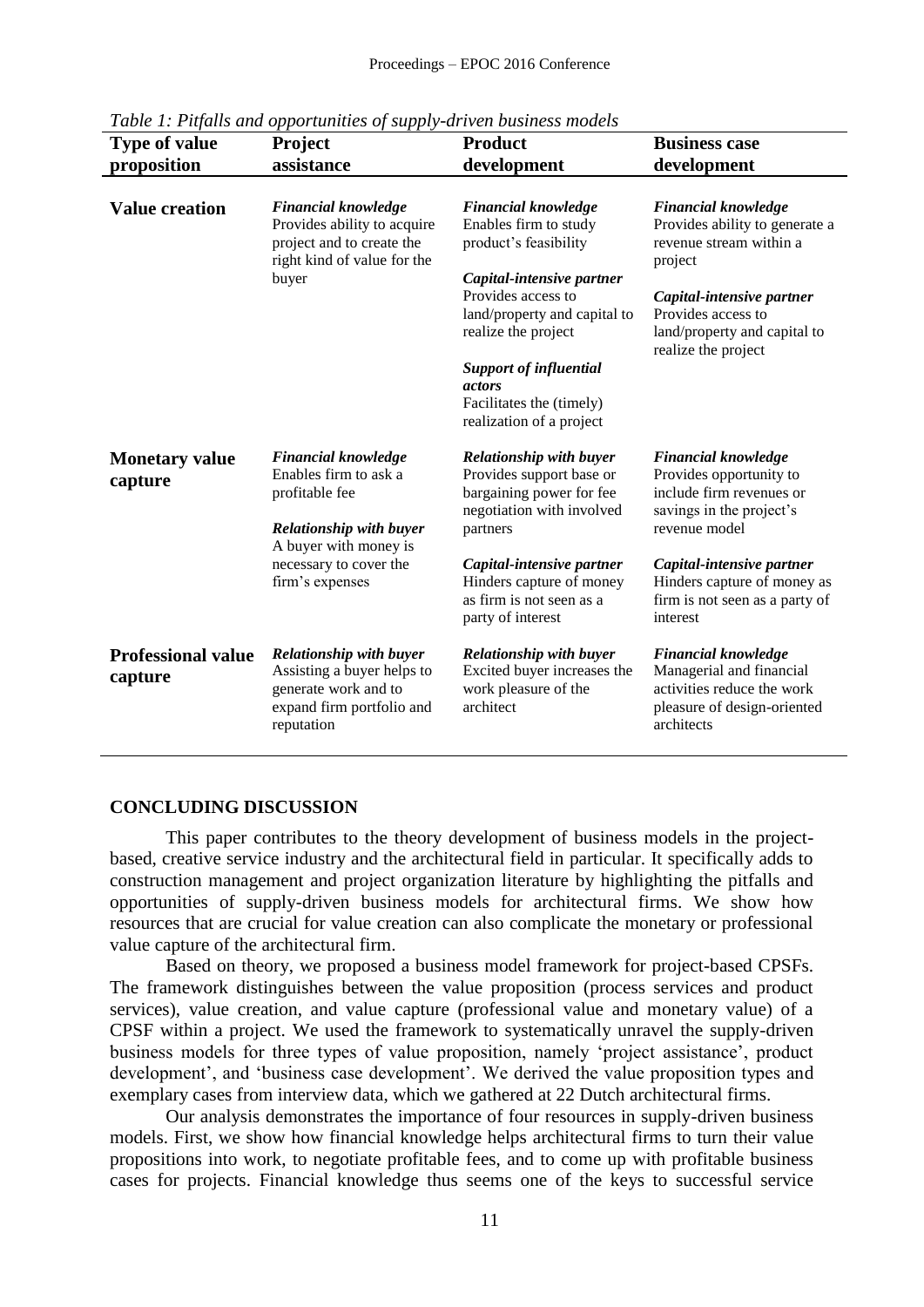delivery in a supply-driven context. However, the interviews provide evidence that the deployment of this knowledge really needs to fit the firm. Although some architects are perfectly happy with a more financially-oriented way of working, others believe that it leads away from their core business. Hence, architectural firms need to consider the implications of a certain value proposition before they engage in service delivery.

Second, we point out that capital-intensive partners are crucial to create value from a 'product development' or 'business case development' type of value proposition as they provide access to land/property and capital. However, the involvement of such partners also seriously hampers firms to capture money. This suggests that architectural firms need both a strong financial drive and a high level of persuasiveness to ensure that partnerships with these kinds of actors are profitable to the firm. Based on our interview data, we suspect that firms will especially benefit from capital-intensive partners that are willing to support the architect's goals. Some actors outside the construction industry may fit this requirement surprisingly well.

Third, the support of influential actors, such as municipalities, is necessary to facilitate the realization of 'product development' and 'business case development' propositions. Strategic partnerships with these kinds of actors may be extremely helpful for value creation, as pointed out by one of the respondents. We believe that the inclusion of added value for influential actors in the value propositions of architectural firms may lead to mutually productive partnerships and ease supply-driven service delivery by architectural firms.

Finally, we found that a relationship with the buyer — which is not really necessary to create value ― is very important for the firm's value capture. For the 'project assistance' value proposition, it represents a condition to generate income and an opportunity to acquire new work. For the 'product development' value proposition, it increases the firm's bargaining power to negotiate a fee. It also ensures work pleasure and thus professional value capture. These insights suggest that firms should be extra cautious to engage in service delivery without the involvement of a buyer, as it is not likely to result in any benefits for the firm. Moreover, a project in which the buyer is a large organization seems to involve a higher level of risk regarding the firm's value capture. Firms need to assess these risks and take appropriate measures.

Our study offers architectural firms scenario-specific knowledge to enhance the outcome of supply-driven business models in terms of profitability and satisfaction. It would be interesting to expand on our findings by delving deeper into the interrelationships between the value proposition, value creation and value capture in a number of in-depth case studies. Inclusion of the buyer perspective would be encouraged to generate a broader understanding of how effective value creation and value capture can be achieved. A second suggestion for future research revolves around the applicability of the business model concept to achieve organizational sustainability (Achtenhagen et al. 2013). The proposed framework and empirical insights of the study may be helpful to develop new or improved ways of doing business in architectural service delivery. This is an interesting avenue of research, especially considering the industry's high demand for change.

# **REFERENCES**

- Achtenhagen, L., Melin, L., & Naldi, L., (2013) "Dynamics of business models–strategizing, critical capabilities and activities for sustained value creation," *Long Range Planning, 46*(6), 427-442.
- Amit, R., & Schoemaker, P. J., (1993) "Strategic assets and organizational rent," *Strategic Management Journal, 14*(1), 33-46.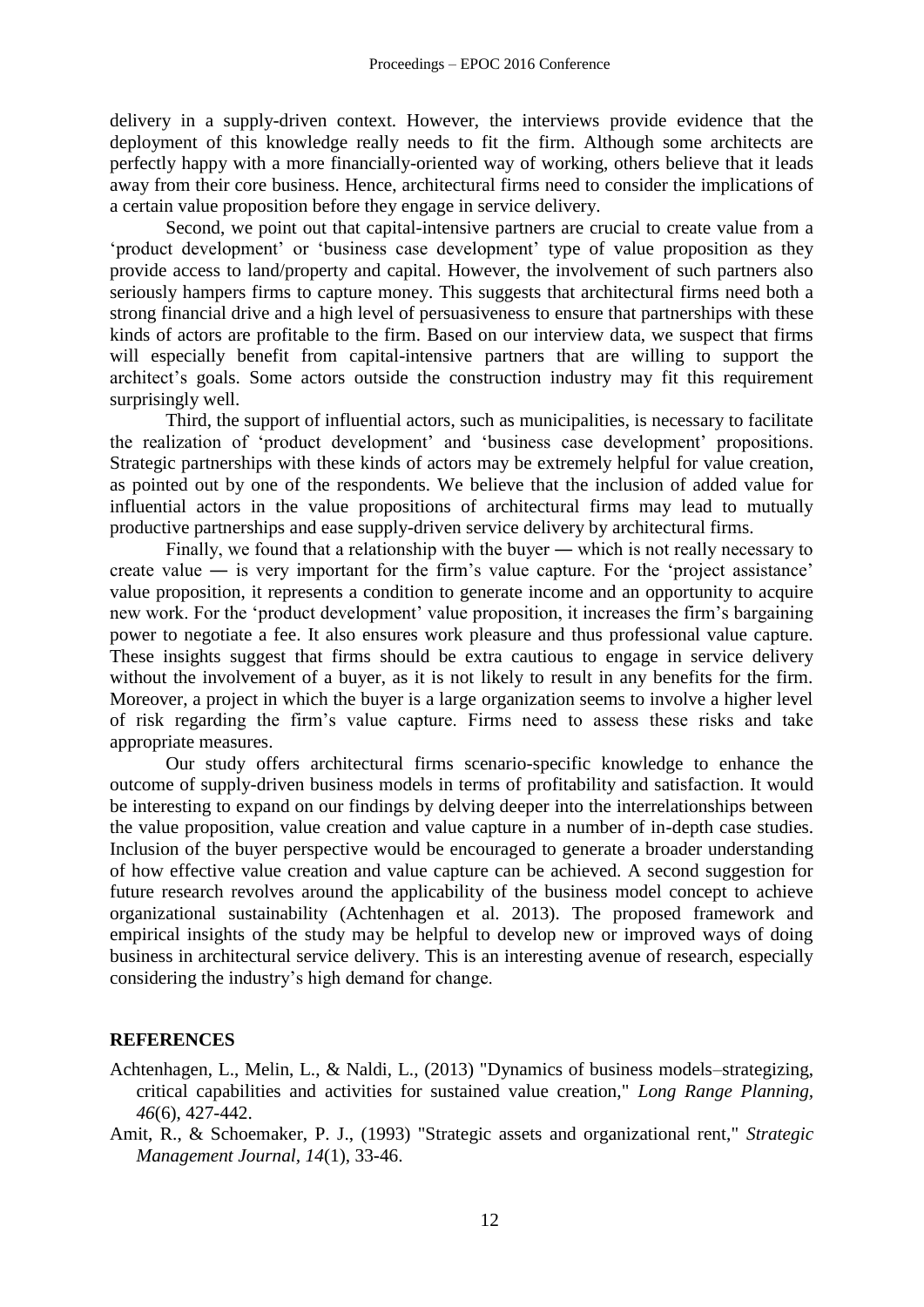- Andriopoulos, C., (2003) "Six paradoxes in managing creativity: an embracing act," *Long Range Planning, 36*(4), 375-388.
- Baden-Fuller, C., & Mangematin, V., (2013) "Business models: A challenging agenda," *Strategic Organization, 11*(4), 418-427.
- Barney, J., (1991) "Firm resources and sustained competitive advantage," *Journal of Management, 17*(1), 99-120.
- Bos-de Vos, M., Wamelink, J. H., & Volker, L., (2016) "Trade-offs in the value capture of architectural firms: the significance of professional value," *Construction Management and Economics, 34*(1), 21-34.
- Bowman, C., & Ambrosini, V., (2000) "Value creation versus value capture: towards a coherent definition of value in strategy," *British Journal of Management, 11*(1), 1-15.
- Canavan, D., Scott, P. S., & Mangematin, V., (2013) "Creative professional service firms: aligning strategy and talent," *Journal of Business Strategy, 34*(3), 24-32.
- Clauss, T., (2016) "Measuring business model innovation: conceptualization, scale development, and proof of performance," *R&D Management, 00*(00), 1-19.
- Coxe, W., Hartung, N. F., Hochberg, H. H., Lewis, B. J., MaisterU, H., Mattox, R. F., & Piven, P. A., (2005) "Charting your course," *Master Strategies for Organizing and Managing Architecture Firms (available at: http://davidmaister. com/pdf/ChartingYourcourse750. pdf)(accessed on 6 January 2009)*.
- DeFillippi, R., Grabher, G., & Jones, C., (2007) "Introduction to paradoxes of creativity: managerial and organizational challenges in the cultural economy," *Journal of Organizational Behavior, 28*(5), 511-521.
- Duffy, F., & Rabeneck, A., (2013) "Professionalism and architects in the 21st century," *Building Research & Information, 41*(1), 115-122. doi: 10.1080/09613218.2013.724541
- Greenwood, R., Li, S. X., Prakash, R., & Deephouse, D. L., (2005) "Reputation, diversification, and organizational explanations of performance in professional service firms," *Organization Science, 16*(6), 661-673.
- Hitt, M. A., Biermant, L., Shimizu, K., & Kochhar, R., (2001) "Direct and Moderating Effects of Human Capital on Strategy and Performance in Professional Service Firms: A Resource-Based Perspective," *Academy of Management Journal, 44*(1), 13-28. doi: 10.2307/3069334
- Höök, M., Stehn, L., & Brege, S., (2015) "The development of a portfolio of business models: a longitudinal case study of a building material company," *Construction Management and Economics, 33*(5-6), 334-348.
- Hutter, M. (2011). Infinite surprises: on the stabilization of value in the creative industries. In Beckert, J. & Aspers , P. (Eds.), *The Worth of Goods. Valuation and Pricing in the Economy* (pp. 201-220). Oxford: Oxford University Press.
- Jones, C., Hesterly, W. S., Fladmoe-Lindquist, K., & Borgatti, S. P., (1998) "Professional Service Constellations: How Strategies and Capabilities Influence Collaborative Stability and Change," *Organization Science, 9*(3), 396-410. doi: doi:10.1287/orsc.9.3.396
- Kujala, S., Artto, K., Aaltonen, P., & Turkulainen, V., (2010) "Business models in projectbased firms–Towards a typology of solution-specific business models," *International Journal of Project Management, 28*(2), 96-106.
- Lepak, D. P., Smith, K. G., & Taylor, M. S., (2007) "Value creation and value capture: a multilevel perspective," *Academy of Management Review, 32*(1), 180-194.
- Løwendahl, B. (2005). *Strategic management of professional service firms* (3rd ed.). Køge, Denmark: Copenhagen Business School Press.
- Løwendahl, B. R., Revang, Ø., & Fosstenløkken, S. M., (2001) "Knowledge and Value Creation in Professional Service Firms: A Framework for Analysis," *Human Relations, 54*(7), 911-931. doi: 10.1177/0018726701547006